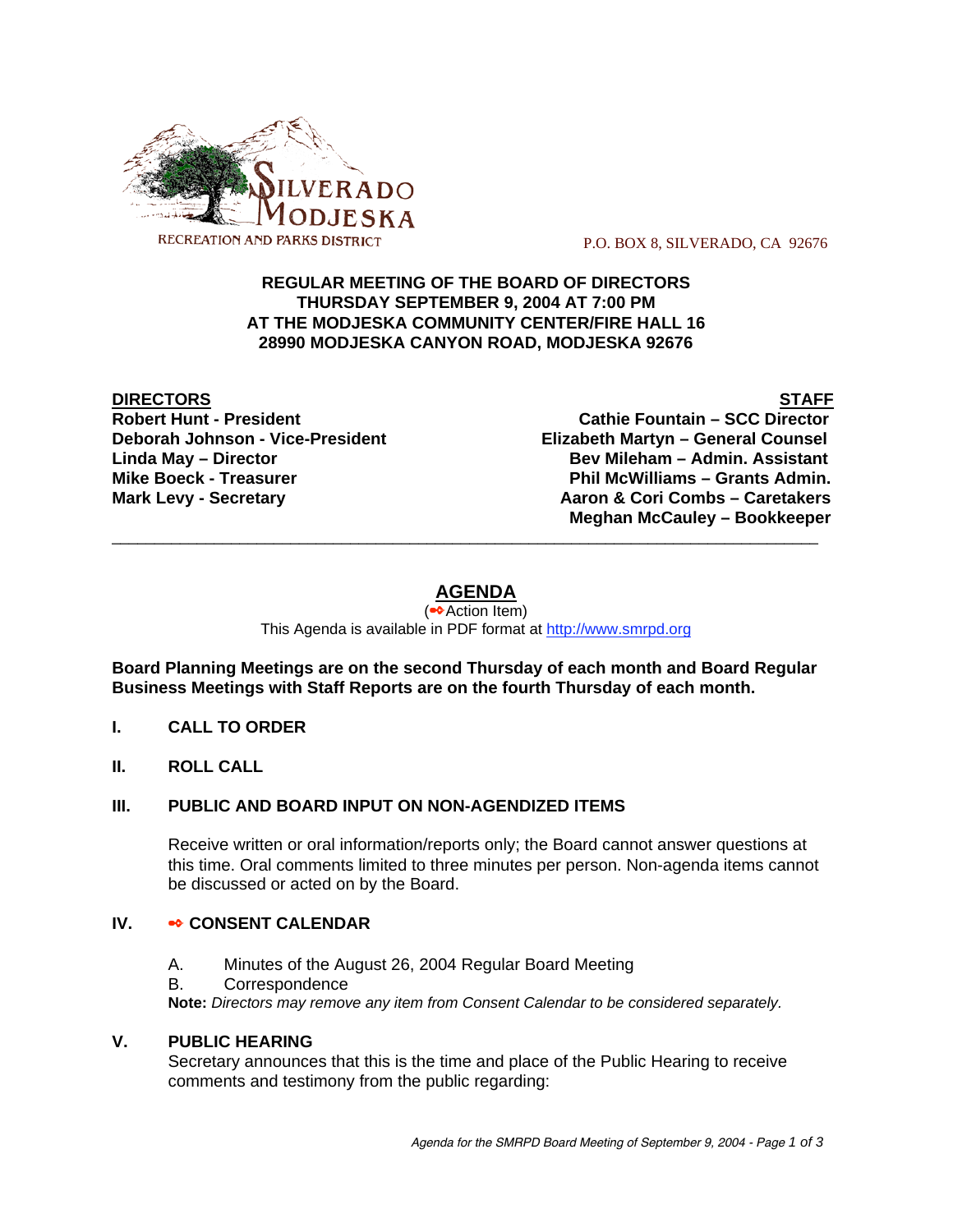**V…**

# A. **PROPOSED BUDGET FOR FISCAL YEAR 2004-2005**

Notice was mailed to residents within the District on or about September 1, 2004. Notice of Public Hearing was published in The Orange County Register on August 25, 2004, and Proof of Publication is on file at the District Office (Silverado Community Center, 27641 Silverado Canyon Road, Silverado, 92676). **RESOLUTION 090904-1**

**APPROVING AND ADOPTING FY 2004-2005 BUDGET**

- **Comments by Directors**
- **Comments by Staff**
- **Open Discussion to Public**
- **(Motion to Adopt, and Roll Call Vote)**

# **VI. PAYMENT OF DISTRICT BILLS**

Approval of Payment Requests totaling **\$5,263.50**:

# **Transmittal 09-04A for \$200.00 total for Directors' compensation for the Regular Board Meeting of August 26, 2004 to:**

|                       | <b>101 the Regular Doard Meeting OF A</b> |
|-----------------------|-------------------------------------------|
| <b>Director Levy</b>  | \$50.00                                   |
| <b>Director May</b>   | \$50.00                                   |
| <b>Director Boeck</b> | \$50.00                                   |

# Director Johnson \$50.00

## **•• Transmittal 09-04B for \$5,063.50 total to:**

| K.J. Snyder            | \$505.00 Inv. #3793 and #3821                                   |
|------------------------|-----------------------------------------------------------------|
| <b>Ware Disposal</b>   | \$210.94 Inv. #19100996 and #49100997                           |
| <b>SBC</b>             | \$40.56 714-649-2850 and 714-649-2428                           |
| <b>Phil McWilliams</b> | \$270.00 Inv. for 7/1/04 to 7/31/04                             |
| <b>Meghan McCauley</b> | \$125.00 Inv. #04-31                                            |
| <b>SCWD</b>            | \$1,255.50 Inv. #10059600, #10001600, #10059300                 |
| Hale & Co.             | \$2,656.50 Inv. for 7/31/04 and Inv. #77720, FY 2003-2004 Audit |
|                        |                                                                 |

## **VII. OTHER DISTRICT BUSINESS**

- A. Discuss slated development of 28 home parcel in Williams Canyon as it relates to the District's Trails Program and Master Plan of Trails, and the lack of notice from the county of tract developments that impact the District's revenues and responsibilities to provide Recreation and Parks programs and facilities. Accept input from the Williams Canyon Residents Association.
- B. Reapproval of Letter of Engagement for FY 2003-2004 Annual District Audit with Hale & Co. for a fee of \$7,125.00, effective June 24, 2004. This marks the date of first Board approval of the contract, in which the compensation amount was discussed but not specified in the motion.
- C. Resolution to enter into agreement with the Children & Families Commission for a \$35,000 Capacity Building Grant for the Silverado Children's Center: